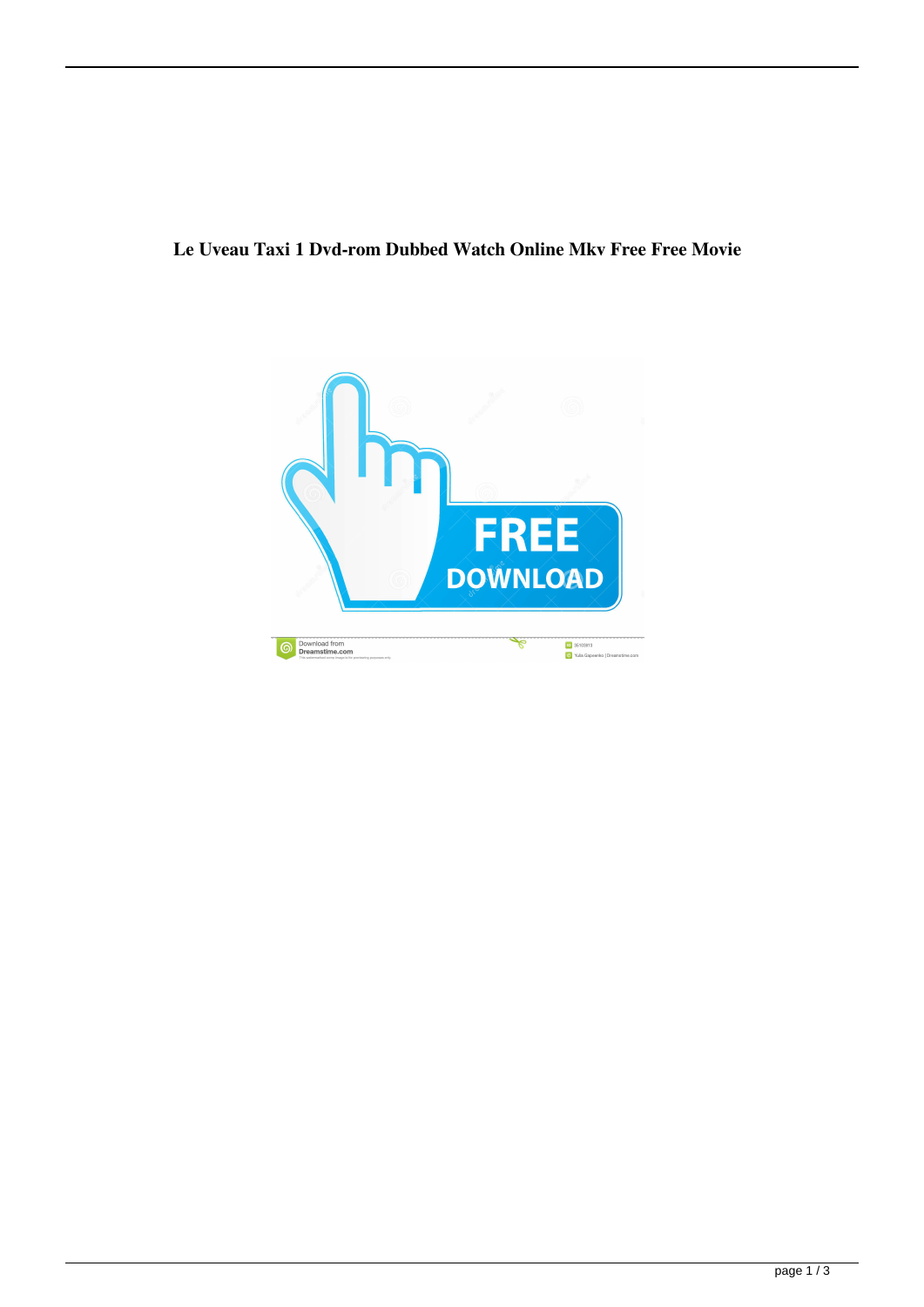Category:Windows games Category:Windows 98 games Category:Windows 2000 games Category:Windows Server 2003 games Category:Windows Vista games Category:Windows 7 games Category:Xbox games Category:Xbox 360 games Category:3D platform games Category:Video games developed in Poland Category:Video games developed in Japan Category:Japanese 3D platform games Category:2001 video gamesWhat Is The Difference Between A Tax Free Investment Company And A Mutual Fund? For those investors who want to save some money while making their investment decisions, it is recommended to make use of tax free investment options, such as Mutual Funds. A tax free investment is a type of investment that has been made using an account that is registered in the name of a person who does not pay tax, rather than to an account holder who pays taxes. Such an investment account will not be taxed as the funds are invested within the account. On the other hand, a mutual fund is an investment that is invested in securities that are owned by investors. The investment company or fund will pay an agreed price, known as a purchase price, to its investors, who will then use this money to buy the securities. Each investor will receive the agreed amount of shares of a particular stock or other investment in exchange for their contribution. The investor will then be able to trade the shares in the open market. The mutual fund will use a portion of the fund's profit for its investors, with the profit being used to pay the distribution costs to the investors. So, the cost of investing in a mutual fund is much less than the cost of investing in a tax free investment company. You can get your first choice of mutual fund with the Singapore Mutual Fund Association (SMA), which is made up of over 30 mutual funds. Tax-free investment companies can also be established in Singapore by following the setting up guidelines of the Company Registration Act. However, it is important to note that the investments made in a tax free investment company are not tax free. The tax on the profit that is made from the investments made in a tax free company will be paid when the income tax due is due for the year of investment. The tax free investment company can only be established in Singapore once it is fully registered. Therefore, this type of investment is not as widely available as a mutual fund. About the Author A Singapore